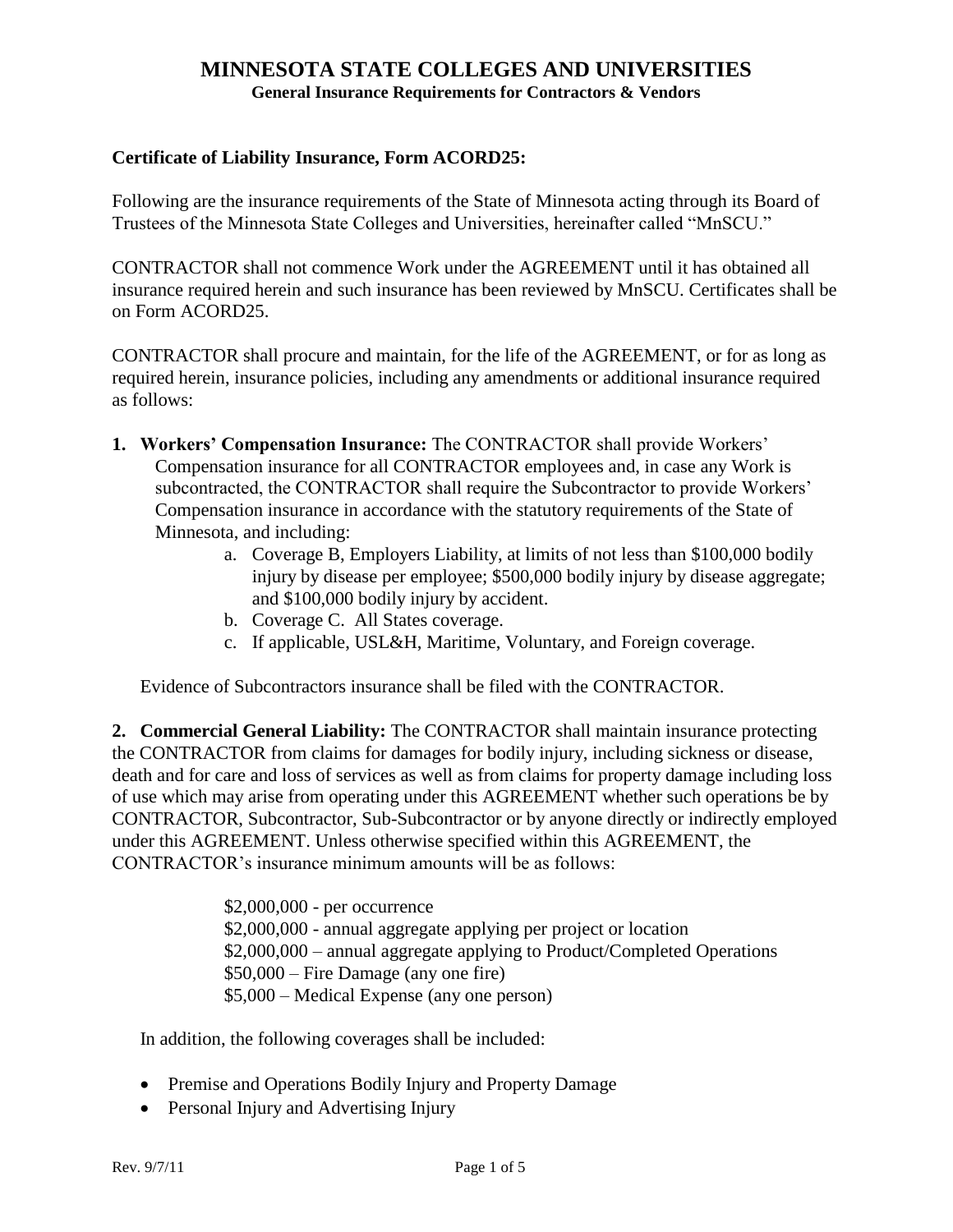- Products and Completed Operations Liability, to be maintained for at least three (3) years after completion of the Work under this AGREEMENT.
- Contractual Liability as provided in Insurance Services Office (ISO) form CG 00 01 04 13 or its equivalent
- Pollution Exclusion with standard exception as per Insurance Services Office (ISO) Commercial General Liability Coverage Form CG 00 01 04 13 or equivalent
- Independent Contractors (let or sublet work)
- Waiver of Subrogation in favor of MnSCU
- Coverage will not contain any restrictive endorsement(s) excluding or limiting Broad Form Property Damage (BFPD) or Explosion, Collapse, Underground (XCU)

Name the Board of Trustees of Minnesota State Colleges and Universities and its officers and members, to include the Project's College or University, the State of Minnesota, officers and employees of the State of Minnesota, the Architect and its agents, as Additional Insured, to the extent permitted by law, for claims arising out of the CONTRACTOR's negligence or the negligence of those for whom the CONTRACTOR is responsible for both ongoing and completed operations, by endorsement, ISO Forms CG 20 10 and CG 20 37 or their equivalent.

**3. Business Automobile Liability:** The CONTRACTOR will be required to maintain insurance protecting the CONTRACTOR from claims for damages for bodily injury, as well as from claims for property damage resulting from the ownership, operation, maintenance or use of all owned, hired, and non-owned autos, which may arise from operations under the AGREEMENT, and in case any Work is subcontracted, the CONTRACTOR will require the Subcontractor to provide Commercial Automobile Liability. Unless otherwise specified within this AGREEMENT, the CONTRACTOR's insurance minimum amounts shall be as follows:

> \$2,000,000 - per occurrence Combined Single limit for Bodily Injury and Property Damage.

The following coverages should be included: Owned, Hired and Non-owned

**4. Professional Liability Design Errors and Omissions** (if applicable): If MnSCU specifies that the CONTRACTOR, provide design-related services, and the CONTRACTOR provides such services with its employees, the CONTRACTOR shall maintain insurance covering negligent acts, errors or omissions arising out of the performance of such professional services included in the Contract Documents. Additionally, the CONTRACTOR shall require its architectural and engineering subconsultants, if any, to maintain professional liability insurance. All such insurance shall be maintained for a minimum period of five (5) years following Substantial Completion or earlier termination of the AGREEMENT. Unless otherwise specified, the insurance minimum amounts shall be as follows:

Minimum limit liability of \$2,000,000 per claim, \$2,000,000 annual aggregate Deductible not to exceed \$50,000 (if in excess, submit certified financial statement)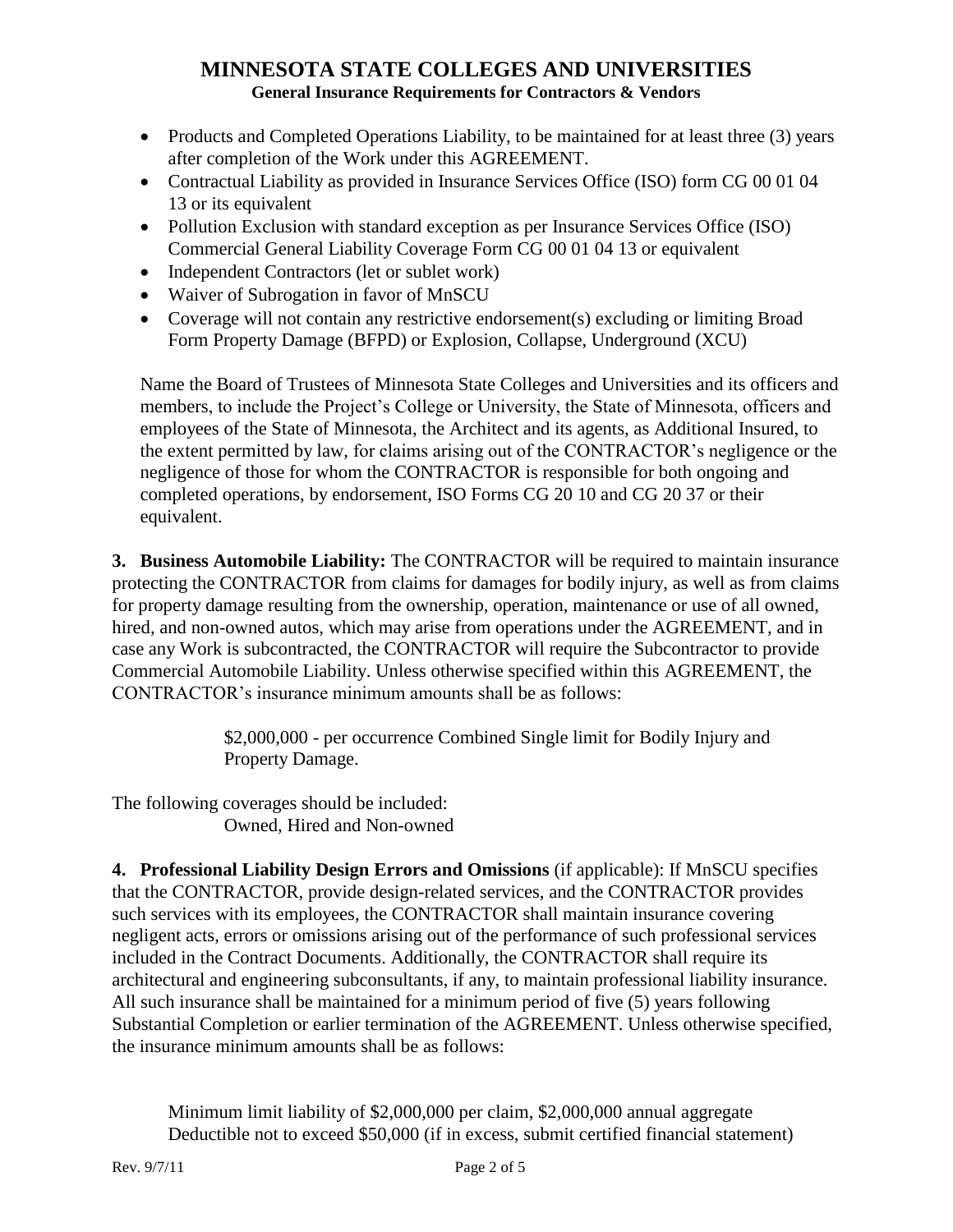If the policy is claims made, it shall contain the following language: Prior acts or retroactive date of such coverage shall not be after the effective date of this AGREEMENT.

Automatic or extended discovery provisions of five (5) years following completion or earlier termination of the Project.

- 5. **Property Insurance: Builder's Risk**: The CONTRACTOR shall be responsible to purchase and maintain an "All Risk" or equivalent Builder's Risk policy insuring the interest of MnSCU, it's Consultants, CONTRACTOR, and Subcontractor of all tiers. Coverage on an "All Risk" or equivalent basis shall include the perils of flood, earthquake, and pollution clean-up expense.
	- a. The Builder's Risk policy will cover all materials, supplies and equipment that are intended for construction of and specific installation in the Project while such materials, suppliers and equipment are located at the Project site, in transit, and while temporarily located away from the Project Site for the purpose of repair, adjustment or storage at the risk of one of the insured parties.
	- b. Any property not covered by the Builder's Risk policy, such as the CONTRACTOR's or any Subcontractor's licensed motor vehicles or personal property, including job trailers, machinery, tools, equipment, and property of a similar nature not destined to become a part of the Project, shall be the CONTRACTOR 's responsibility, and the CONTRACTOR may self-insure or provide other insurance at its option for the same.
	- c. Waiver of Liability: Absent MnSCU or Architect negligence or breach of a specific contractual duty specifically and logically related to the damage or loss, MnSCU or Architect will not be responsible for loss or damage to property of any kind owned or leased by the CONTRACTOR, the CONTRACTOR's Subcontractors of all tiers, and/or the CONTRACTOR's/Subcontractor's employees, servants, or agents.
	- d. Waivers of Subrogation: To the extent that loss or damage to property, materials, supplies and equipment is covered by insurance, MnSCU, MnSCU's Consultants of all tiers, the CONTRACTOR and the CONTRACTOR's Subcontractors of all tiers waive all rights against each other and against the Architect and the Architect's subcontractors of all tiers for loss or damage to said property, material, supplies and equipment. MnSCU shall require a conforming agreement from the Architect and the Architect's subcontractors of all tiers to waive rights against MnSCU and CONTRACTOR and their respective consultants and subcontractors of all tiers. The insurance policies providing the coverage referred to herein shall provide such waivers of subrogation by endorsement or otherwise.
	- e. All losses and claims shall be immediately reported to MnSCU and applicable insurance carrier.
	- f. Any loss, insured under paragraph 5. is to be adjusted with the CONTRACTOR and made payable to the CONTRACTOR as trustee for all insured parties, as their interests may appear, subject to the requirements of any applicable mortgagee clause. The CONTRACTOR shall pay MnSCU a just share of any insurance moneys received by the CONTRACTOR, and by appropriate agreement, written where legally required for validity, the CONTRACTOR shall make payments to the Subcontractors and lower tiered subcontractors in similar manner.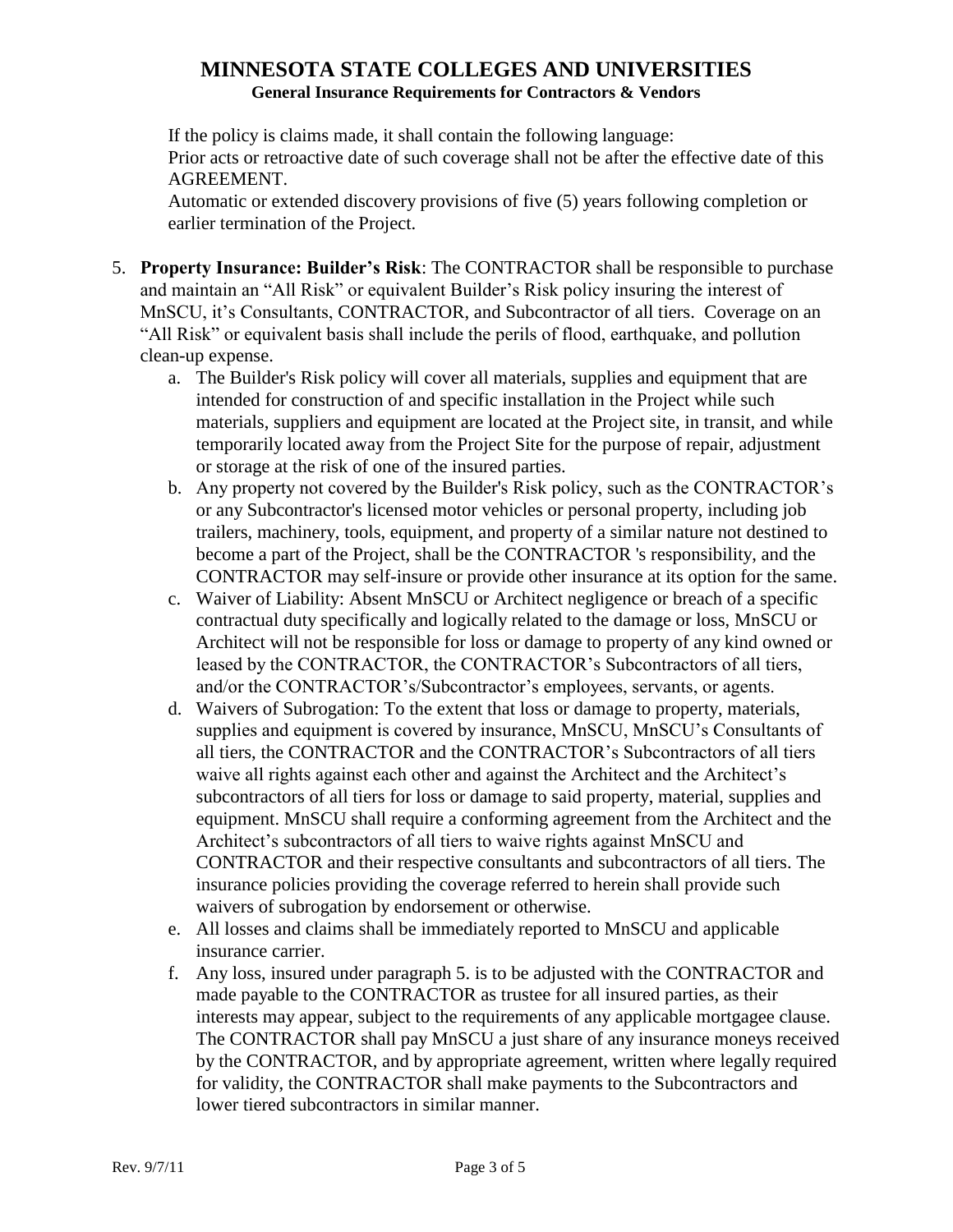- g. The CONTRACTOR shall be responsible for payment of insurance deductible at each and every loss occurrence. The CONTRACTOR may self insure or obtain insurance to cover any losses at it option. The CONTRACTOR's insurance carrier will be responsible for and pay the amount of any insured loss occurrence above any deductible amounts specified herein, up to the Builder's Risk policy limit as it may be applied to any loss under the AGREEMENT.
- h. Partial occupancy or use shall not commence until the insurance company or companies or self-insurer providing property insurance have consented to such partial occupancy or use by endorsement or otherwise.
- i. MnSCU shall purchase and maintain such boiler and machinery insurance as may be required by the Contract Documents or by law. This insurance shall include the boiler and machinery interest of MnSCU.
- j. MnSCU, at their option, may purchase and maintain such insurance as will insure them against loss of use of their property due to fire or other hazards, however caused.

### **Additional Insurance Conditions:**

- CONTRACTOR's policy(ies) shall be primary and non-contributory to any other valid and collectible insurances available to the State of Minnesota and the Board of Trustees of the Minnesota State Colleges and Universities, to include the Project's College or University, with respect to any claim arising out of this AGREEMENT.
- Insurance companies shall have an "AM BEST" rating of A- (minus) and a Financial Size Category of VII or better, and shall be authorized to do business in the state of Minnesota.
- Insurance companies may not waive their rights to assert the immunity of MnSCU as a defense to any claims arising out of this AGREEMENT.
- CONTRACTOR is responsible for payment of contract related insurance premiums and deductibles.
- If CONTRACTOR is self-insured for its obligation under the Worker's Compensation Statutes in the jurisdiction where the Project is located, a Certification of the Authority to Self-Insure such obligations shall be provided.

The above establishes minimum insurance requirements. It is the sole responsibility of the CONTRACTOR to determine the need for and to procure additional insurance that may be needed in connection with this AGREEMENT.

 Certificates of Insurance acceptable to the MnSCU shall be submitted prior to commencement of the Work under this AGREEMENT. Such Certificates and the insurance policies required shall contain a provision that coverage afforded under these policies shall not be cancelled without at least thirty (30) days advanced written notice to MnSCU. In the event of any cancellation, non-renewal, reduction or material change of any policies, thirty (30) days written notice shall be given to MnSCU.